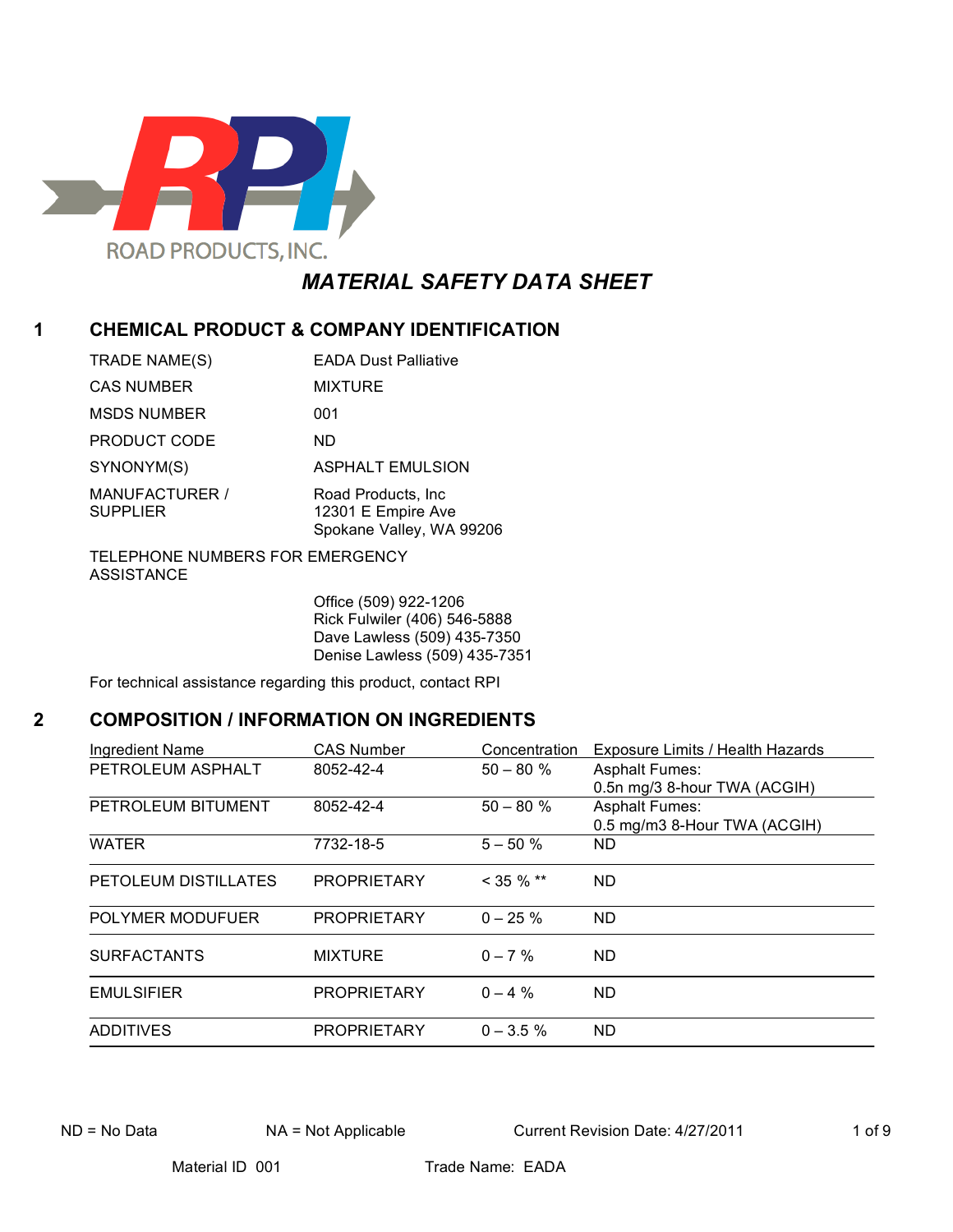| Ingredient Name<br><b>THICKENER</b> | <b>CAS Number</b><br><b>PROPRIETARY</b> | Concentration<br>$0 - 2\%$ | Exposure Limits / Health Hazards<br><b>ND</b>                                        |
|-------------------------------------|-----------------------------------------|----------------------------|--------------------------------------------------------------------------------------|
| <b>VULCANIZING AGENT</b>            | <b>PROPRIETARY</b>                      | $0 - 2\%$                  | <b>ND</b>                                                                            |
| <b>STABILIZER</b>                   | <b>PROPRIETARY</b>                      | $0 - 1\%$                  | ND.                                                                                  |
| <b>ANTI-STRIP</b>                   | <b>PROPRIETARY</b>                      | $0 - 1\%$                  | ND.                                                                                  |
| <b>HYDROGEN SULFIDE</b>             | 7783-06-4                               | $< 1\%$                    | 20 ppm CEILING (OSHA)<br>10 ppm 8 - Hour TWA (ACGIH)<br>15 ppm 15 - Min STEL (ACGIH) |

\* Values do not reflect absolute minimums and maximums; these values ate typical with may vary from time to time

The specific identities of some of the components of this product are being withheld as trade secrets. However, all pertinent hazards are addressed in this MSDS.

Asphalt products can contain hydrogen sulfide, because it is naturally occurring in crude oil from which asphalt is derived. Hydrogen sulfide can also be present as a by-product of asphalt processing.

\*\* Material may contain polycyclic aromatic hydrocarbons (PAHs)

# **3 HAZARDS IDENTIFICATION**

**EMERGENCY OVERVIEW**

WARNING!

HEALTH HAZARDS MAY BE SEVERELY IRRITAITING TO THE SKIN AND EYES MAY BE IRRITAITING TO THE RESPRITORY TRACT MAY BE HARMFUL IF SWALLOWED OR ABSORBED THROUGH THE SKIN FUMES FROM HEATED MATERIAL MAY BE IRRITATING AND HAZAROUS MAY CAUSE ALLERGIC SKIN REATION OVEREXPOSURE MAY CAUSE CNS DEPRESSION ASPIRATION HAZARD IF SWALLOWED-CAN ENTER LUNGS AND CAUSE DAMAGE POTENTIAL REPRODUCTIVE HAZARD CONTAINS MATERIAL WHICH CAN CAUSE CANCER SEE "TOXICOLOGICAL INFORMATION" (SECTION 11) FOR MORE INFORMATION

FLAMMABILITY HAZARDS UNDEFINED (FLASH POINT > 200F) PER OSHA GUIDELINES, 29 CFR 1910.1200 ©

REACTIVITY HAZARDS **STABLE** 

### **POTENTIAL HEALTH EFFECTS, SKIN**

SEVERELY IRRITATING. Contact may cause reddening, pain, itching, inflammation and possible tissue damage. Defeating agent.

Contains a component(s) that may cause allergic skin reactions in some individuals, May cause photoirritaion in some individuals.

Absorption from prolonged or repeated skin contact may cause systemic toxicity.

Contact with heated material may cause thermal burns.

ND = No Data NA = Not Applicable Current Revision Date: 4/27/2011 2 of 9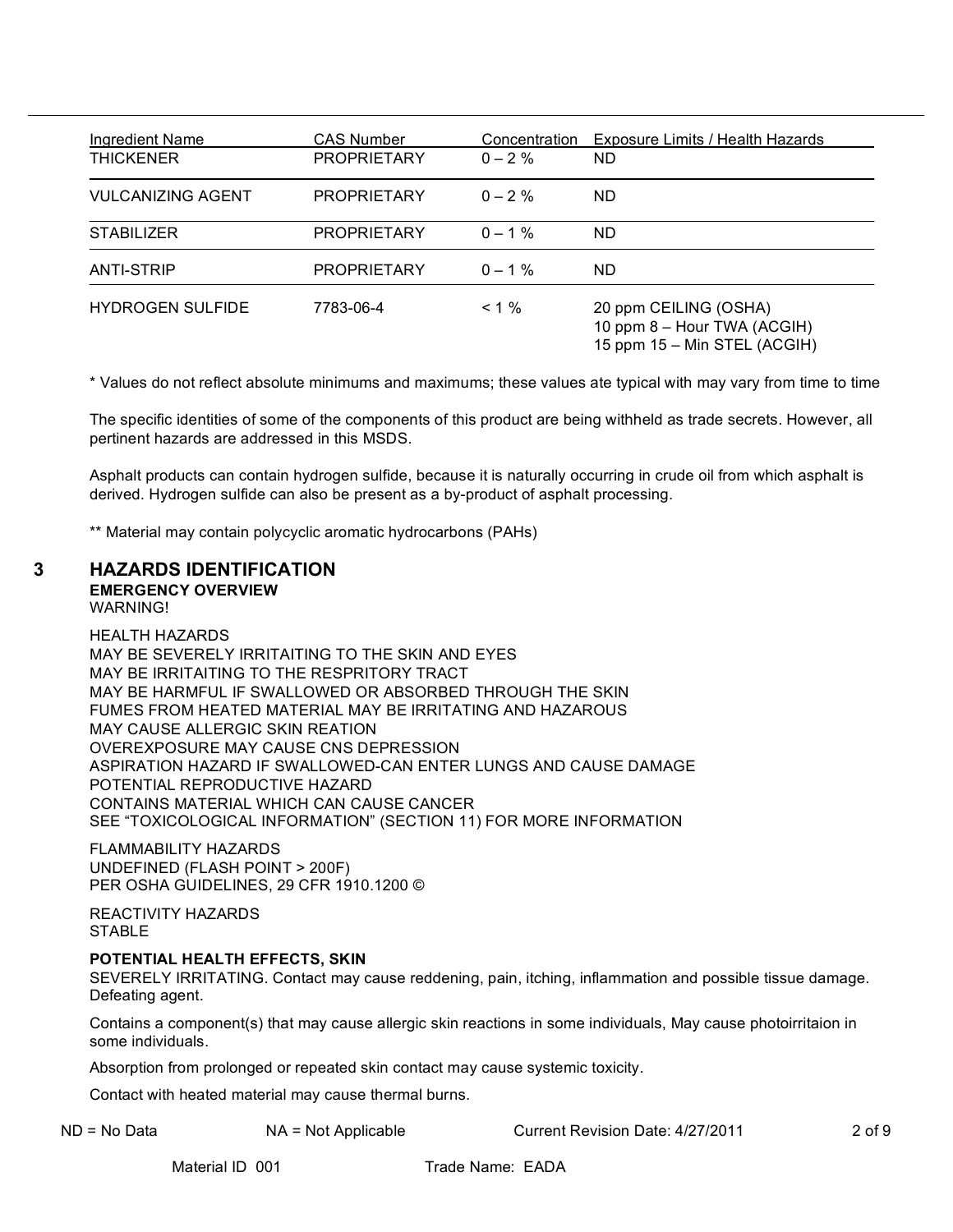#### **POTENTIAL HEALTH EFFECTS, EYE**

SEVERELY IRRITATING. Exposure to vapors, fumes or mists may cause irritation. Direct contact may cause pain, tears, burns, sensitivity to light, swelling and possible corneal damage. Prolonged or repeated exposure may cause irritation and conjunctivitis.

Contact with heated material may cause thermal burns, destruction of eye tissue and possible permanent injury or blindness.

#### **POTENTIAL HEALTH EFFECTS, INHALATION**

Breathing of the mists, vapors or fumes may irritate the nose, throat and lungs. Symptoms may include sore throat, coughing, labored breathing, sneezing and burning sensation, depending on the concentration and duration of exposure. Fumes or vapors from the heated material may be irritating to the respiratory tract.

May cause central nervous system depression or effects. Symptoms may include headache, excitations, euphoria, dizziness, incoordination, drowsiness, light-headedness, blurred vision, fatigue, tremors, and convulsions, loss of consciousness, coma, respiratory arrest and death, depending on the concentration and duration or exposure.

Components have been shown to be weak cardiac sensitizers, which can result in cardiac arrhythmia and ventricular fibrillation.

May release hydrogen sulfide gas, which is highly toxic. Hydrogen sulfide can cause respiratory paralysis and death, depending on the concentration and duration of exposure. Do not rely on ability to smell vapors, since odor fatigue rapidly occurs. Effects of overexposure include irritation of the nose and throat, nausea, vomiting, diarrhea, abdominal pain and signs of nervous system depression (e.g. headache, drowsiness, dizziness, loss of coordination and fatigue), irregular heartbeats, pulmonary edema, weakness and convulsions.

See Storage and Handling (Section 7) for more information.

Contains a component(s), which may cause allergic or asthma-like reactions in certain individuals.

Overexposure to the material may cause systemic damage including target organ effects listed under "Toxicological Information" (Section 11).

Other specific symptoms of exposure are listed under "Toxicological Information" (Section 11).

### **POTENTIONAL HEALTH EFFECTS, INGESTION**

May cause severe irritation with intense burning of the mouth and throat followed by abdominal pain and distress, nausea, vomiting and diarrhea. Symptoms may include salivation, pain, nausea, vomiting and diarrhea.

Aspiration into lungs may cause chemical pneumonia and lung damage.

Exposure may also cause central nervous system symptoms similar to those listed under "Inhalation" (See Inhalation Section).

Overexposure to this material may cause systemic damage including target organ effects listed under "Toxicological Information (Section 11).

Other specific symptoms of exposure are listed under "Toxicological Information (Section 11).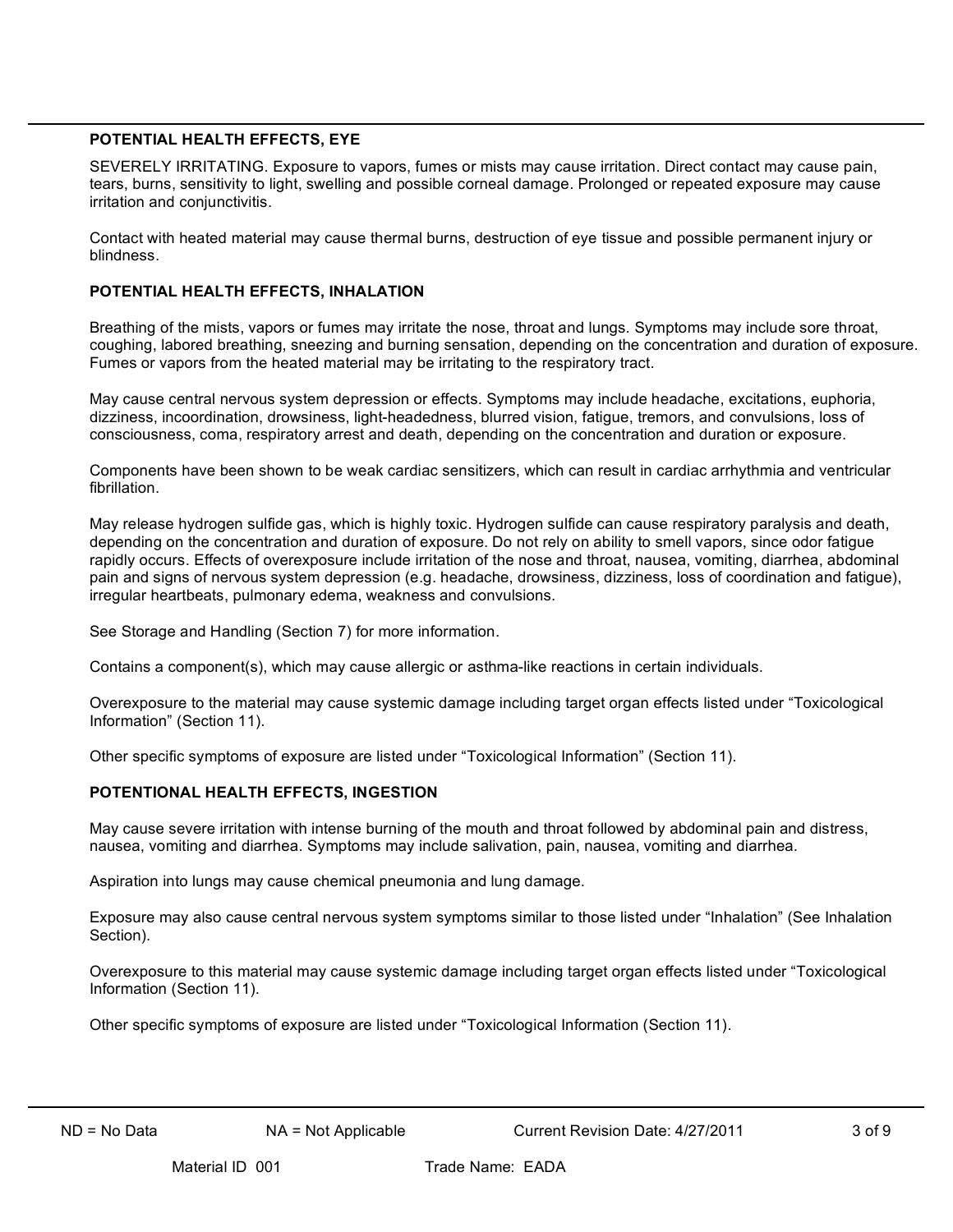# **4 FIRST AID MEASURES**

## **SKIN**

For hot material, immerse or flush skin with large amounts of the coldest water possible. Cover with clean cotton sheeting or gauze. Remove clothing if not sticking to skin. DO NOT try to remove solidified material from the skin as the damaged flesh can be easily torn. DO NOT try to dissolve with solvents or thinners. GET IMMEDIATE MEDICAL **ATTENTION** 

For cold material, immediately wash skin with plenty of soap and water while removing contaminated clothing and shoes. Get medical attention if irritation persists.

Place contaminated clothing in closed container for storage until laundered or discarded. If clothing is to be laundered, inform person performing operations or contaminant's hazardous properties. Discard contaminated leather goods.

#### **EYE**

Flush immediately with large amounts of water for at least 15 minutes. Eyelids should be held away from the eyeball to ensure thorough rinsing. GET IMMEDIATE MEDICAL ATTENTION.

Burns due to contact with heated material require immediate medical attention.

#### **INHALATION**

Safely remove the victim from exposure. DO NOT ATTEMPT TO RESCUE WITHOUT ADEQUATE PROTECTIVE GEAR AND PROPER TRAINING. Remove to fresh air. If not breathing, institute rescue breathing. If breathing is difficult, ensure airway is clear and give oxygen.

Keep affected person warm and at rest. GET IMMEDIATE MEDICAL ATTENTION.

#### **INGESTION**

Gastric lavage should be performed only by qualified medical personnel. If spontaneous vomiting occurs keep head below hips to prevent aspiration and monitor for breathing difficulty. Do not induce vomiting because of danger of aspirating liquid into lungs, causing serious damage and chemical pneumonitis.

Keep affected person warm and at rest. GET IMMEDIATE MEDICAL ATTENTION.

### **NOTES TO PHYSICIAN**

Gastric lavage may be indicated if ingested.

Anemia may require the usual supportive measures. Medical evaluation of acute overexposure should include hematological determinations until stable. In severe acute and chronic poisoning, both renal and hepativ damage may occur and should be anticipated in such cases. Respiratory and pulmonary problems may require special attention. After severe acute symptoms have been alleviated, it may be advisable to consider periodic monitoring of the patent until such time as the likelihood of other adverse effects can be discounted.

Hydrogen sulfide is primarily a respiratory toxin inhibiting the cytochrome oxidase system; it is probably more potent than HCN. The lifetime of sulfide in oxygenated blood is short and sulfmethemoglobin is rapidly detoxified by red blood cells and the liver. If nitrites have been used for detoxification, check methemoglobin levels. Follow fluid and electrolyte balance carefully since metabolic acidosis may occur from increased anaerobic metabolism. Watch for pulmonary edema and aspiration pneumonia during convalescence.

For skin contact with hot asphalt material, do not peel the solidified material from the skin, or use solvents such as gasoline, kerosene, or paint thinner to remove. Cooled asphalt may adhere so tenaciously to the skin that attempted removal may cause severe distress to the patient. Covering the affected area using commercially available preparations containing the emulsifying agent polysorbate (Tween 80), or an antibiotic cream in a polysorbate base is the most effective method to dissolve the solidified asphalt. Asphalt can also be slowly dissolved with vegetable oil, baby oil or mineral oil.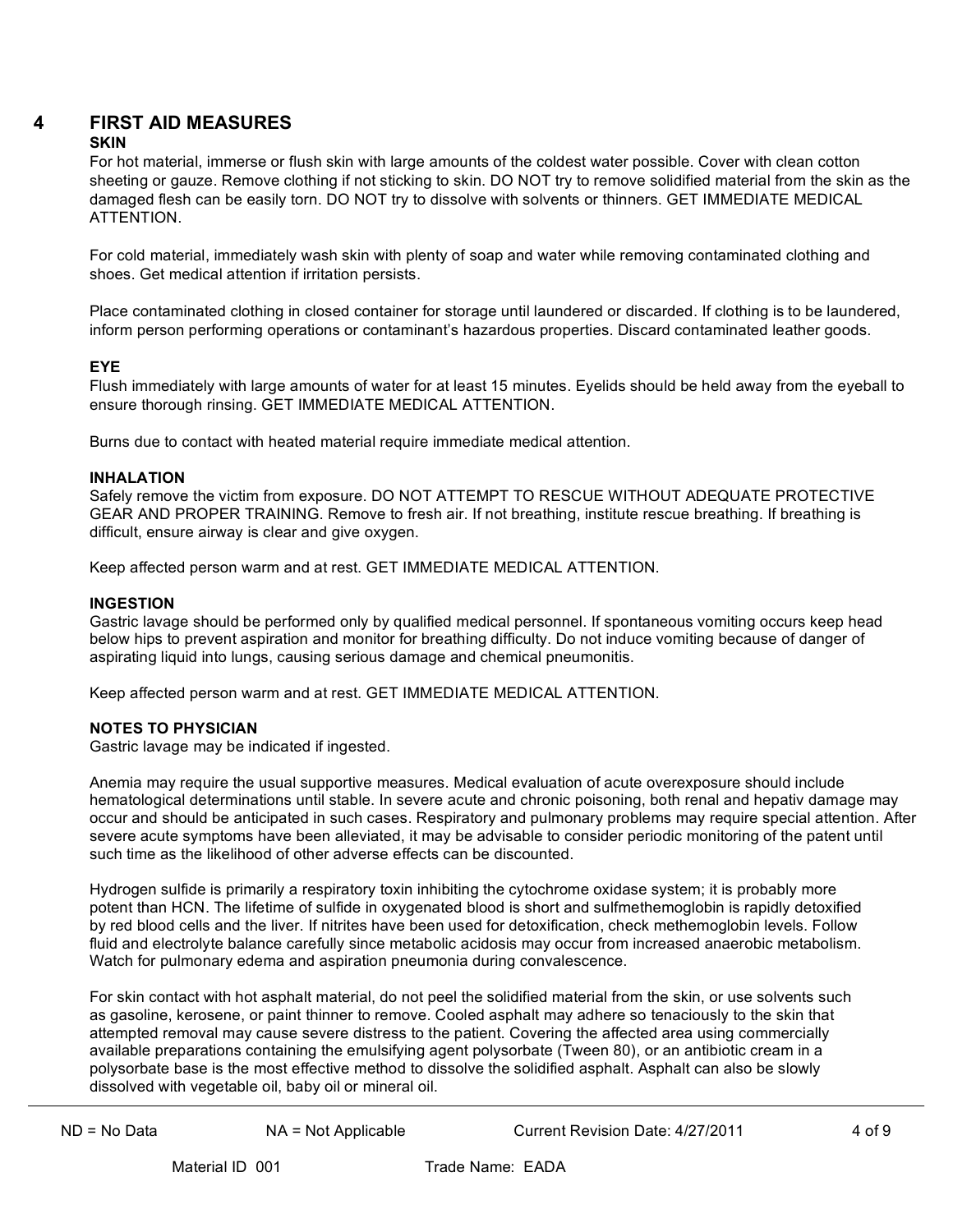If spontaneous vomiting has occurred after ingestion, the patient should be monitored for difficult breathing, as adverse effects of aspiration into the lungs may be delayed up to 48 hours.

## **5 FIRE FIGHTING MEASURES HAZARDOUS COMBUSTION PRODUCTS**

Combustion may produce COx, NOx, SOx,irritating vapors and hydrogen sulfide.

#### **EXTINGUISHING MEDIA**

Use water spray, Dry chemical, alcohol foam, all purpose AFFF or carbon dioxide to extinguish fire.

#### **BASIC FIRE FIGHTING PROCEDURES**

Material will burn in a fire. Exercise extreme care when using water spray on asphalt tank fires. When water is mixed with hot asphalt, steam may rapidly develop resulting in violent asphalt foaming and possible tank eruptions from increased pressure.

Evacuate area and fight fire from a safe distance.

Use water spray to cool adjacent structures and to protect personnel. Shut off source of flow if possible. Stay away from storage tank ends. Withdraw immediately in case of rising sound from venting safety device or any discoloration of storage tank due to fire.

Firefighters must wear MSHA/NIOSH approved positive pressure breathing apparatus (SCBA) with full face mask and full protective equipment.

### **UNUSUAL FIRE & EXPLOSION HAZARDS**

Hydrogen Sulfide can react with the iron in an asphalt storage tank to form iron sulfide. Iron Sulfide is pyrophoric. When exposed to air, iron sulfide is capable of igniting spontaneously.

| Flash Point                                    | > 212 °F (>100 °C) |
|------------------------------------------------|--------------------|
| Autoignition Temperature                       | ND.                |
| Flammability Limits in Air, Lower, % by Volume | ND.                |
| Flammability Limits in Air, Upper, % by Volume | ND.                |

### **6 ACCIDENTAL RELEASE MEASURES EMERGENCY ACTION**

Eliminate and/or shut off ignition sources and keep ignition sources out of the area. Keep unnecessary people away; isolate hazard area and deny entry. Stay upwind. Isolate for 1/2 mile in all directions if tank, rail car or tank truck is involved in fire. Evacuate area endangered by release as required. (See Exposure Control/Personal Protection - Section 8).

#### **ENVIRONMENTAL PRECAUTIONS**

If product is released to the environment, take immediate steps to stop and contain release. Caution should be exercised regarding personnel safety and exposure to the released product. Notify local authorities and the National Response Center, if required.

### **SPILL OR LEAK PROCEDURE**

Keep unnecessary people away. Isolate area for at least 50-100 meters (160-330 feet) to preserve public safety. For large spills, consider initial evacuation for at least 300 meters (1000 feet).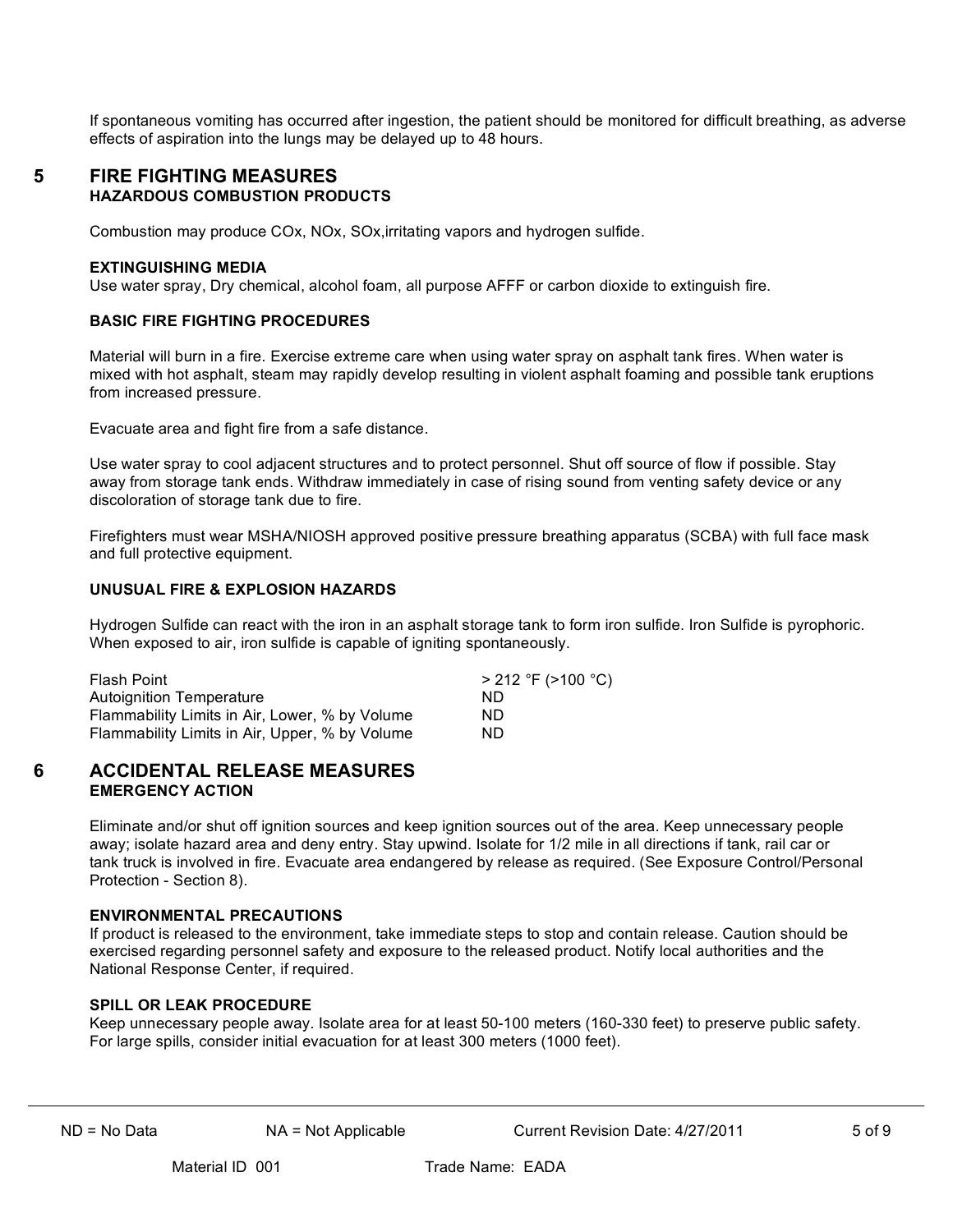Keep ignition sources out of area and shut off all ignition sources. For spills on land, dike ahead of spill to contain. Scrape up spilled material for disposal. To reclaim, mix with gravel, dirt or rock. For spills on water, contain as much as possible with booms and begin recovery as soon as possible. If material sinks or becomes dispersed, consult with local, state and regional authorities for approved clean up procedures. Stop leak when safe to do so.

See Exposure Controls/Personal Protection (Section 8).

## **7 HANDLING & STORAGE HANDLING**

Ground lines and equipment used during transfer to reduce the possibility of static spark-initiated fire or explosion. Use non-sparking tools. Do not cut, grind, drill, weld or reuse containers unless adequate precautions are taken against these hazards.

Do not eat, drink or smoke in areas of use or storage.

### **STORAGE**

Store in tightly closed containers in a cool, dry, isolated, well-ventilated area away from heat, sources of ignition and incompatibles. Avoid contact with strong oxidizers. empty containers may contain product residue. Do not reuse without adequate precautions.

Hydrogen sulfide can build up in the head space of storage vessels containing any type of asphalt product. Use appropriate respiratory protection to prevent exposure. See Exposure Controls/Personal Protection (Section 8).

When entering a storage vessel that has previously contained any type of asphalt product, it is recommended that the atmosphere be monitored for the presence of hydrogen sulfide. See Composition Information (Section 2) for exposure limits.

# **8 EXPOSURE CONTROLS / PERSONAL PROTECTION ENGINEERING CONTROLS**

Ventilation and other forms of engineering controls are the preferred means for controlling exposures.

Consult NIOSH (National Institute for Occupational Safety and Health) for more information on guidelines for engineering controls for asphalt pavers.

### **EYE PROTECTION: PERSONAL PROTECTION EQUIPMENT (PPE)**

Keep away from eyes. Eye contact can be avoided by wearing a face shield and safety glasses with side shields, or a face shield and safety goggles.

### **SKIN PROTECTION: PERSONAL PROTECTION EQUIPMENT (PPE)**

Use appropriate chemical protective gloves when handling at room temperature . Use gloves that protect against thermal burns when handling at high temperatures. At a minimum, wear long-sleeved cotton shirt buttoned at the collar and full-length cotton pants. Synthetic fibers tend to melt and adhere to the skin when heated. Do not fold back or roll up cuffs. Additional protection may be necessary to prevent skin contact including use of apron, arm covers, face shield, or boots.

Strict hygiene practices are essential.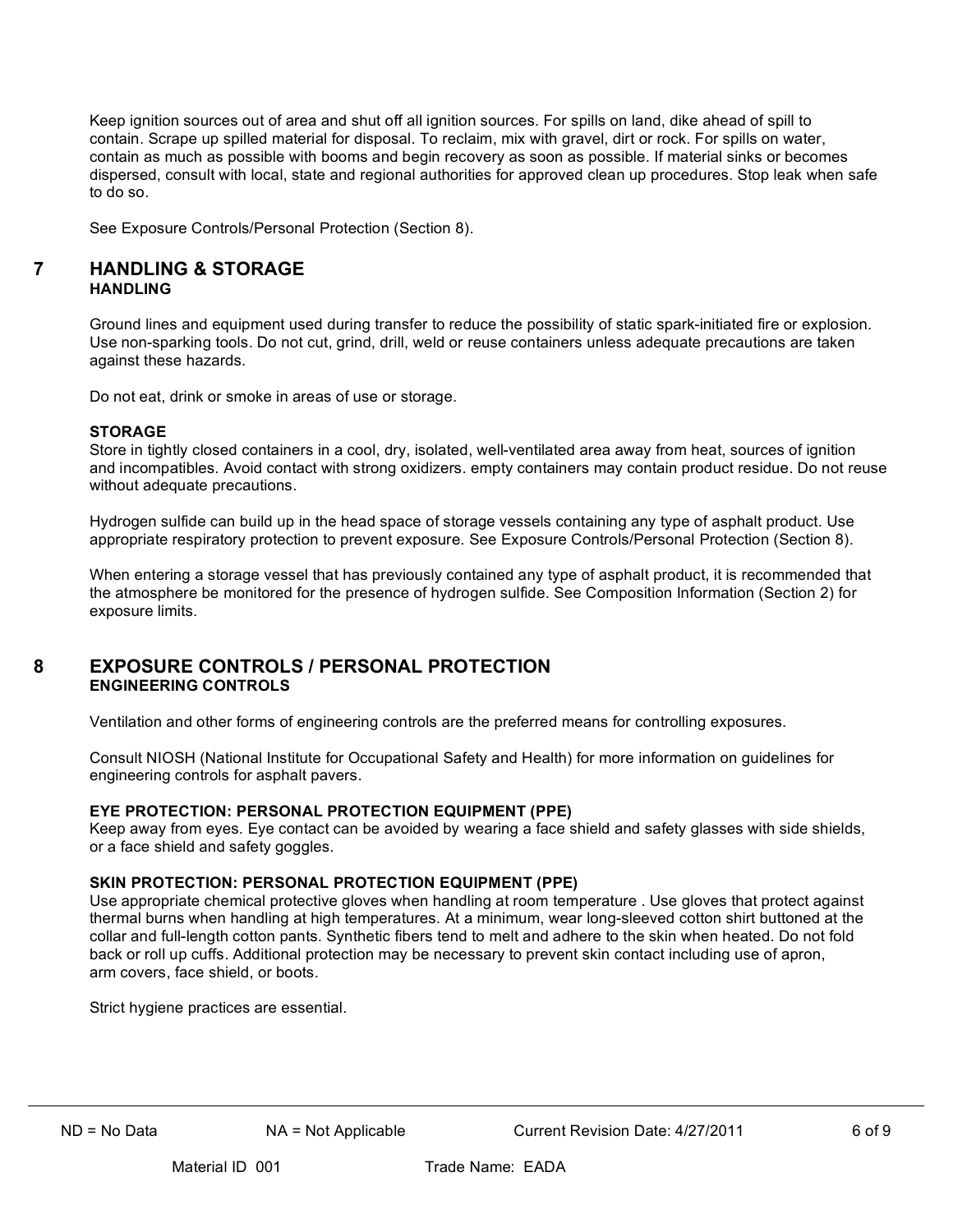### **RESPIRATORY PROTECTION: PERSONAL PROTECTION EQUIPMENT (PPE)**

Inhalation of mists and vapors should be avoided at all times

A NIOSH/MSHA approved air purifying respirator with an appropriate cartridge, canister, and/or filter may be permissible under certain circumstances where airborne concentrations are expected to exceed exposure limits. The use of air purifying respirators is not recommended where hydrogen sulfide levels may exceed exposure limits. Protection provided by air purifying respirators is limited. Use a positive pressure air supplied respirator if there is any potential for an uncontrolled release, exposure levels are not known, or any other circumstances where air purifying respirators may not provide adequate protection.

## **9 PHYSICAL & CHEMICAL PROPERTIES ODOR AND APPEARANCE**

DARK BROWN WATER-BASED LIQUID WITH MUSTY ODOR

| 212 °F (100 °C)                           |
|-------------------------------------------|
| $0.9 - 1.1$                               |
| ND.                                       |
| ND.                                       |
| 23.76 MMhG at 77 °F (25 °C) SAME AS WATER |
| ND.                                       |
| ND.                                       |
| <b>DISPERSIBLE</b>                        |
| ND.                                       |
| ND.                                       |
| ND.                                       |
| $8 - 12$                                  |
| $<$ 32 °F (< 0 °C)                        |
| 10 - 700 SFS AT 77 °F (25 °C)             |
| ND.                                       |
| ND.                                       |
| ND.                                       |
| <b>ASPHALT EMULSION</b>                   |
| ND                                        |
|                                           |

# **10 STABILITY & REACTIVITY**

### **STABILITY/INCOMPATIBILITY**

Incompatible with oxidizing agents. See precautions under Handling & Storage (Section 7).

### **HAZARDOUS REACTIONS/DECOMPOSITION PRODUCTS**

Combustion may produce COx, NOx, SOx, irritating vapors and hydrogen sulfide.

# **11 TOXICOLOGICAL INFORMATION**

**ROUTES OF EXPOSURE**

Inhalation, ingestion, skin and eye contact.

#### **TOXICOLOGICAL DATA**

Acute or chronic overexposure to this material or its components may cause systemic toxicity, including adverse effects to the following: kidney, liver, skin, thymus, blood elements, lymph nodes, spleen, bone marrow, respiratory and nervous system.

Exposure to components of this material may cause the following specific symptoms, depending on the concentration and duration of exposure: anemia, pallor, fatigue, oil acne, melanosis, loss of appetite, and anxiety.

ND = No Data **NA = Not Applicable** Current Revision Date: 4/27/2011 7 of 9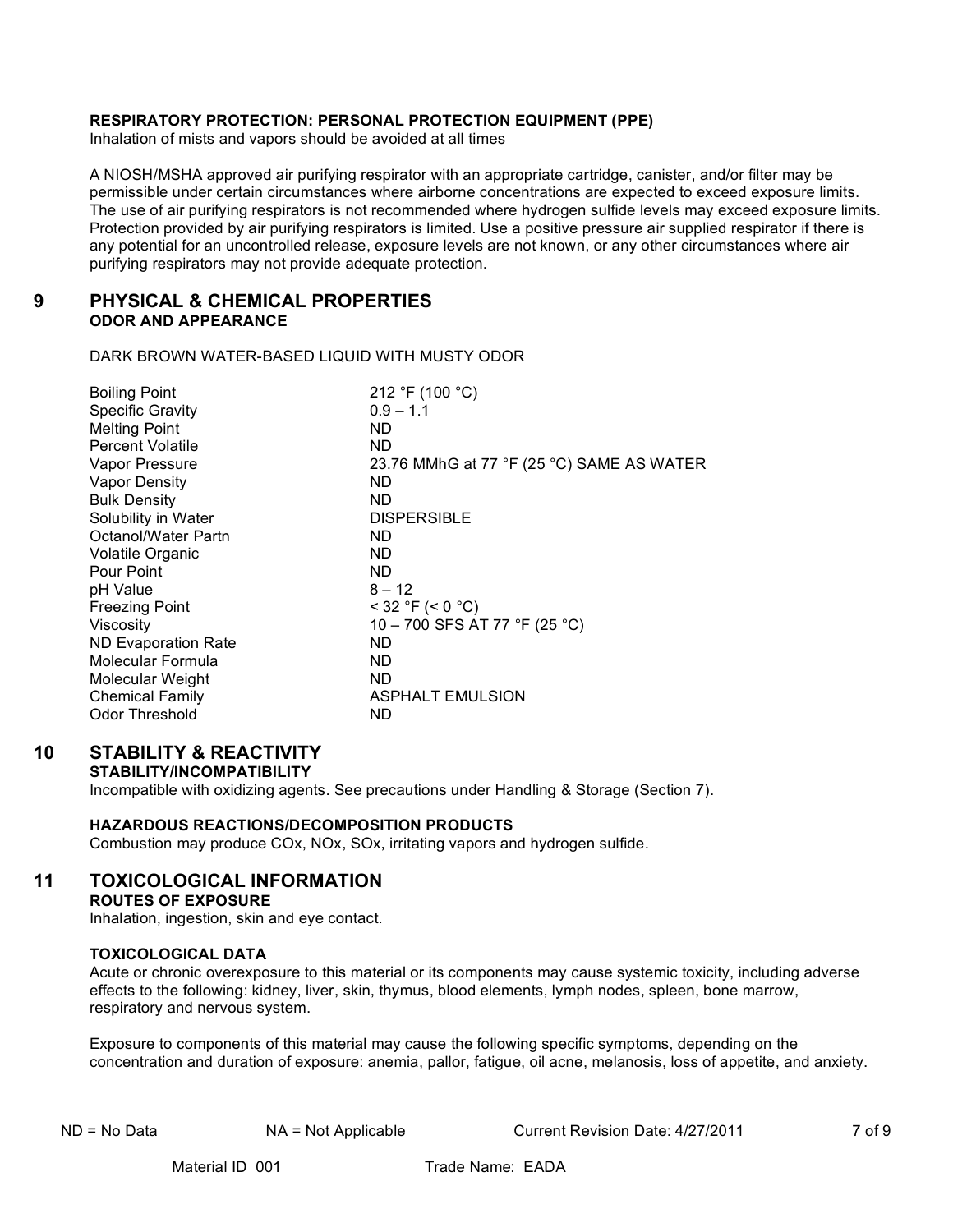Reports have associated repeated and prolonged occupational overexposure to solvents with permanent brain and nervous system damage (sometimes referred to as solvent or painter's syndrome). Intentional misuse by deliberately concentrating and inhaling this product may be harmful or fatal.

Irritating and toxic hydrogen sulfide gas may be found in confined vapor space. WARNING - "rotten egg" odor of hydrogen sulfide is not a reliable indicator for warning of exposure since odor fatigue readily occurs. Odor sensation lost immediately at concentrations greater than 150 ppm. Avoid exposures to hydrogen sulfide gases. Hydrogen sulfide causes rapid death due to metabolic asphyxiation. Case reports suggest that toxic amounts can enter the body through a punctured eardrum, even while wearing some types of respiratory protective equipment.

# **12 ECOLOGICAL INFORMATION**

**ECOTOXICOLOGICAL INFORMATION** ND

## **13 DISPOSAL CONSIDERATIONS WASTE DISPOSAL**

This product as supplied, when discarded or disposed of, is not a hazardous waste according to Federal regulations (40 CFR 261). Under the Resource Conservation and Recovery Act (RCRA), it is the responsibility of the user of the product to determine, at the time of disposal, whether the material is a hazardous waste subject to RCRA.

The transportation, storage, treatment and disposal of RCRA waste material must be conducted in compliance with 40 CFR 262, 263, 264, 268 and 270. Disposal can occur only in properly permitted facilities. Check state and local regulations for any additional requirements as these may be more restrictive than federal laws and regulations. Chemical additions, processing or otherwise altering this material may make the waste management information presented in this MSDS incomplete, inaccurate or otherwise inappropriate. Disposal of this material must be conducted in compliance with all federal, state and local regulations.

# **14 TRANSPORT INFORMATION**

**BILL OF LADING - BULK (U. S. DOT)**

ND

See Bill of Lading for proper shipping description, or consult 49 CFR 172.101 for specific shipping information.

# **15 REGULATORY INFORMATION**

### **FEDERAL REGULATIONS**

All ingredients are on the TSCA inventory or are not required to be listed on the TSCA inventory.

A release of this product, as supplied, is exempt from reporting under the Comprehensive Environmental Response Compensation and Liability Act (CERCLA) by the petroleum exclusion. Releases may be reportable to the National Response Center (800-424-8802) under the Clean Water Act, 33 U.S.C. 1321(b)(3) and (5). Check state and local regulations for any additional requirements as these may be more restrictive than federal laws and regulations. Failure to report may result in substantial civil and criminal penalties.

This product contains one or more components designated as hazardous substances or toxic pollutants pursuant to the Federal Clean Water Act (40 CFR 116.4 Table A; 40 CFR 401.15). Any unpermitted introduction of this product into a facility stormwater or wastewater discharge may constitute a violation of the Clean Water Act. Facilities must notify the appropriate permitting agency prior to introducing this product into the aforementioned discharges.

This product contains one or more substances listed as hazardous, toxic or flammable air pollutants under Section 112 of the Clean Air Act.

There may be specific regulations at the local, regional or state/provincial level that pertain to this product.

ND = No Data **NA = Not Applicable Current Revision Date: 4/27/2011** 8 of 9